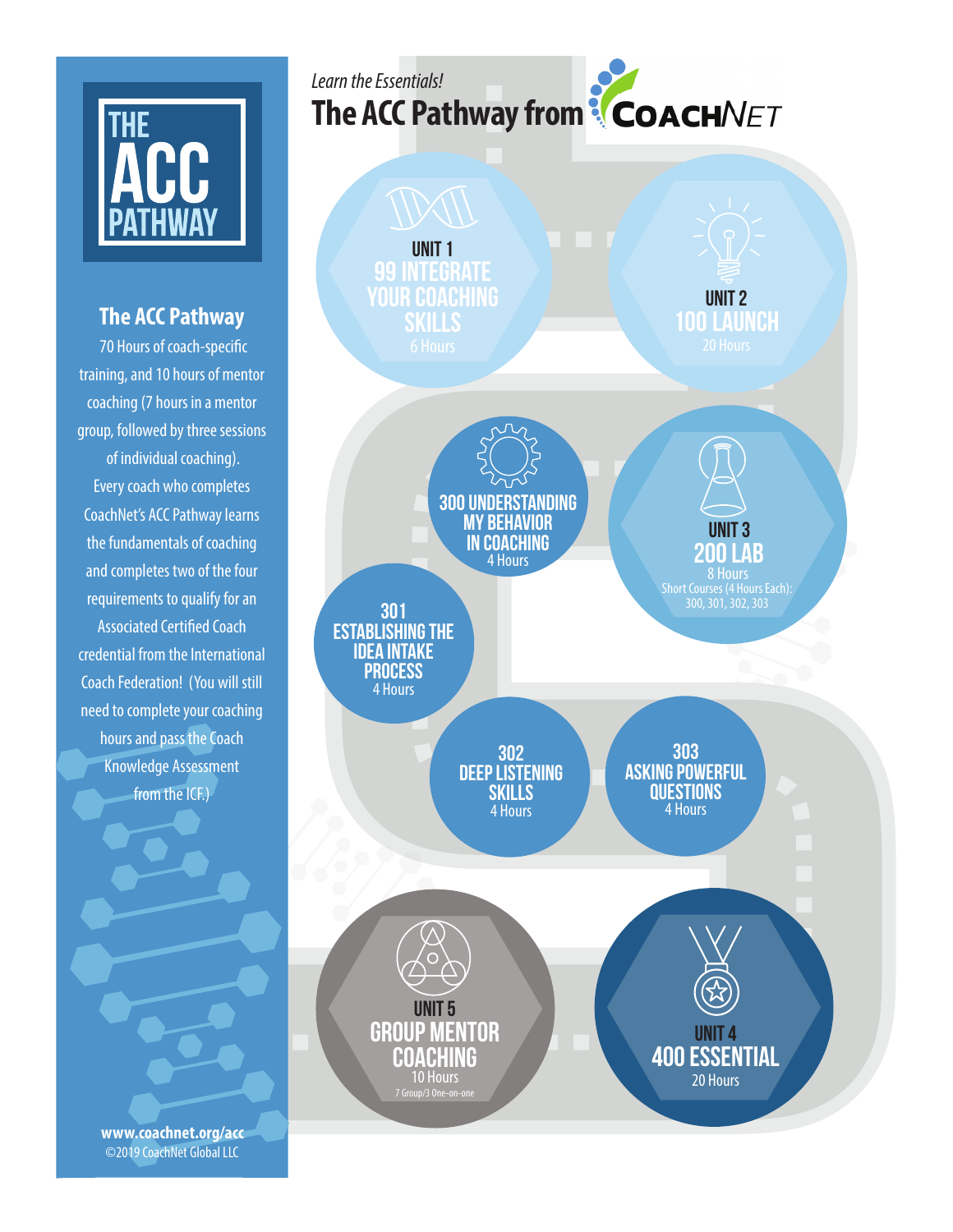

#### 99 Integrating Your Coaching Skills

**Unit 1:** 99 Integrating Your Coaching Skills is six hours of coach-specific training focused on understanding the kind of coach you want to be and developing the unique skills you will need to serve your ideal client.



#### 100 LAUNCH

## 200 LAB

Unit 3: 200 Lab is eight interactive online sessions including coaching practice and feedback. In these one-hour sessions, you'll coach, receive coaching and learn to listen for what makes an excellent session. (These three approaches add up to a masterful coaching skill set!) You'll learn to apply the ICF Competencies as an evaluation tool.

**Unit 2:** 100 Launch is 20 hours of coach-specific training, delivered online in group cohorts under the guidance



#### 300 Understanding My Behavior in coaching

of a trained instructor. The eight live sessions take place in live online learning sessions.

Once you've finished 100 & 200, your next target is the four short courses that are a part of the ACC Pathway. (Some coaches start these short courses before completing 200 Lab.)

- **300 Understanding My Behavior in Coaching** is four online sessions where you'll use the Harrison Assessment to focus on WHAT you do naturally and how those behavioral patterns support effective coaching. You'll walk away understanding what you do as a coach (and what your client does), so you can make the most of your coaching calls**.**
- **301 Establishing the Ideal Intake Process** is four online sessions focusing on the coaching relationship BEFORE it begins.
- **302 Deep Listening Skills** is four hours of coach-specific training to develop your listening skills, so you hear not only what the client is saying, but connect the dots about what the client is NOT saying.
- **303 Asking Powerful Questions** delivers four hours of coach-specific training focused on high-level skills for asking powerful questions that dig beneath the surface to discover what's going on.



### 400 Essential

**Unit 4:** 400 Essential is the final training component of the ACC Pathway–20 hours delivered in an online cohort, taking a deep dive into the internal makeup of a masterful coach. This class meets in 8 two-hour sessions, typically offered in one session per week.